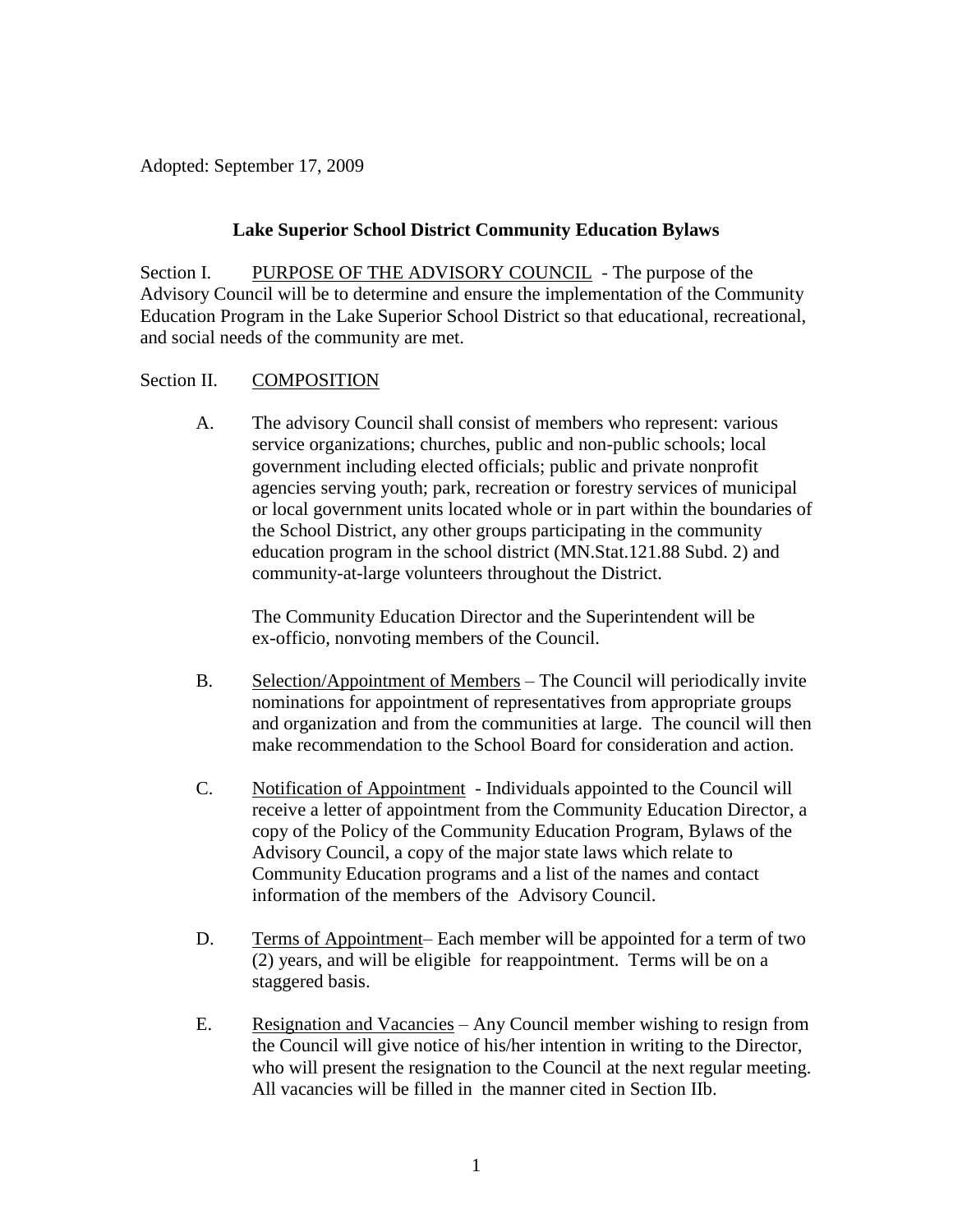- Section III. DUTIES OF THE COUNCIL The duties of the o Council members shall be to:
	- A. Carry the stated purpose of the Council;
	- B. Serve as Chair of Ad Hoc Committees;
	- C. Attend scheduled meetings;
	- D. Plan for a needs and interest assessment on a scheduled basis
	- E. Serve as liaison for the citizens, groups, and /or organizations which they represent.
	- F. Establish goals and objectives on an annual basis
- Section IV. OFFICERS TERMS AND DUTIES The officers of the Council will be the chair and vice-chair.. At the firs t meeting of the school calendar year, the Council will elect a cahir and vice-chair. The terms of the officers will be one (1) year, with the option for reelection.

The Chair will preside at all meetings of the council and will be an exofficio member of all committees, and will approve the agenda for each meeting, in consultation with the Director

The Vice-Chair will perorm the duties of the Chair in the event of an absence or vacancy.

# Section V. COMMITTEES

- A. Standing Committees Standing Committees will be made up of the Council members and additional standing committees may be created by the Council as may be required to achieve the Council's purpose.
	- 1. Curriculum/Course Design/Program The purpose of this committee is to:
		- a. assist to review the development and scheduling of coursed and programs offered generally and specifically to the citizens of the community and;
		- b. give help in evaluation design end implementation into courses/programs offered.
	- 2. Membership The purpose of this committee is to implement the provisions of Section II B.
	- 3. Needs Assessment The purpose of this committee is to implement Section III D.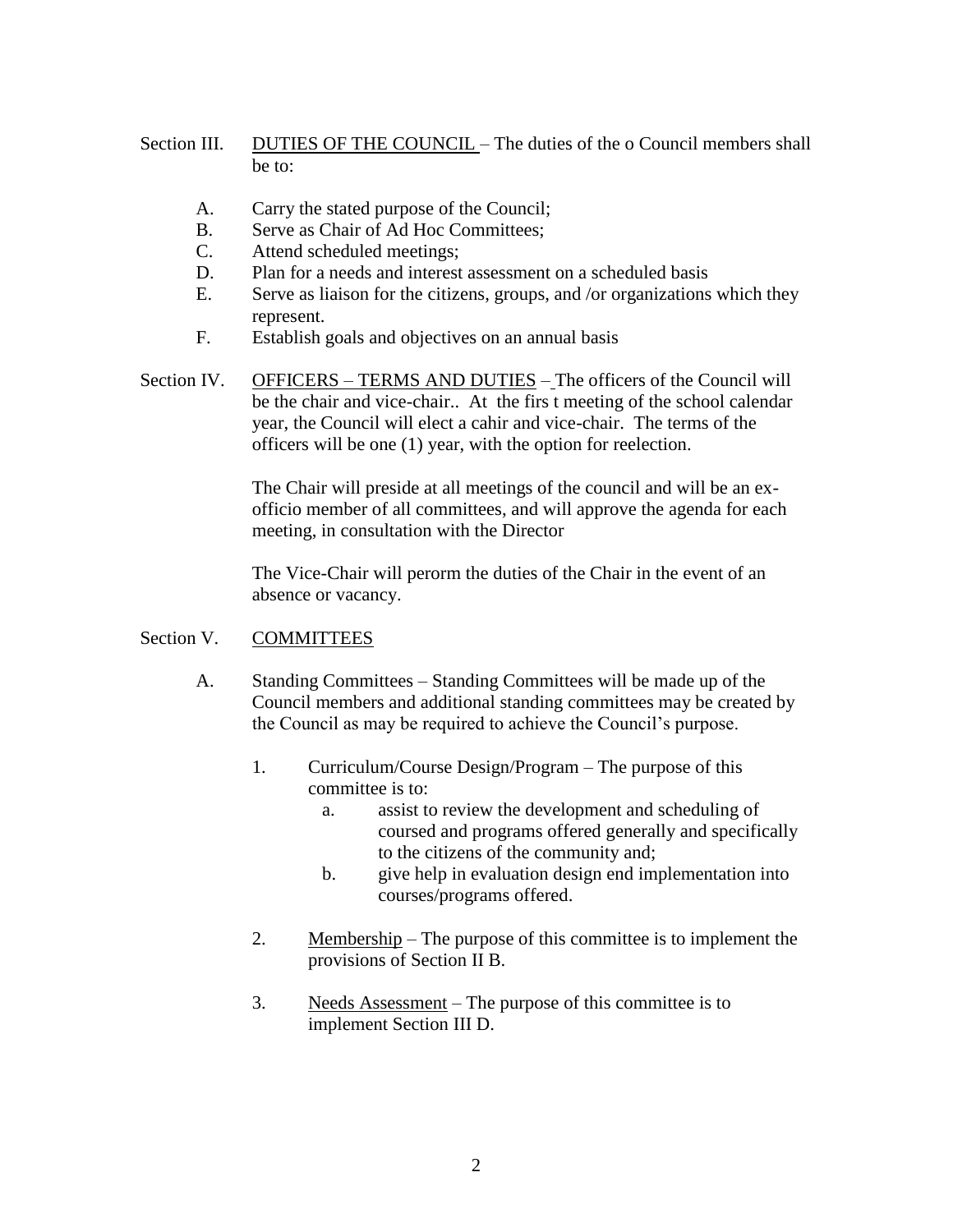### SECTION V. COMMITTEES (continued)

- 4. Scholarship The purpose of this committee is to
	- a. annually review Ann Wood Scholarship applications and select award winners
	- b. recommend and solicit possible sources of scholarship funds for the Community Education Department.
- B. AD HOC Committees The Council may appoint one of more ad hoc committees in fulfilling its purposes. These committees may consist of interested Council members and community members with particular expertise and concern for youth, senior citizens, young adults, ans/or parents. Each Ad Hoc committee will be created for a particular function.

When the function is accomplished the committee will be dissolved. The Chair of each Ad Hoc committee will be a member of the Council and will report, inform, and advise the Council of the recommendations of the committee.

## Section VI MEETINGS

- A. Regular Meetings Regular meetings of the Council will be held at least 4 times throughout the year. Written notice accompanied by an agenda will be sent to each member at least a week in advance of the meeting date.
- B. Special Meetings Special meetings may be called by the Chair of the Council or by three voting members of the Council, but in any event, all council members must be advised of special meetings. Three (3) days notice will be given whenever possible, but in any event, all Council members must be advised of special meetings
- C. Quorum Four Council members with voting rights will constitute a quorum for the transaction of business in any meeting of the Council.
- D. Secretary Minutes of the meetings will be taken and reproduced by an administrative assistant employed by Community Education.
- E. Cancellation Cancellation of any meeting will be by the Chair
- Section VII COMPENSATION Members of the Council shall serve without compensation

Community Education business travel will be reimbursed at the current school district reimbursable rate, including travel to and from Council meetings.